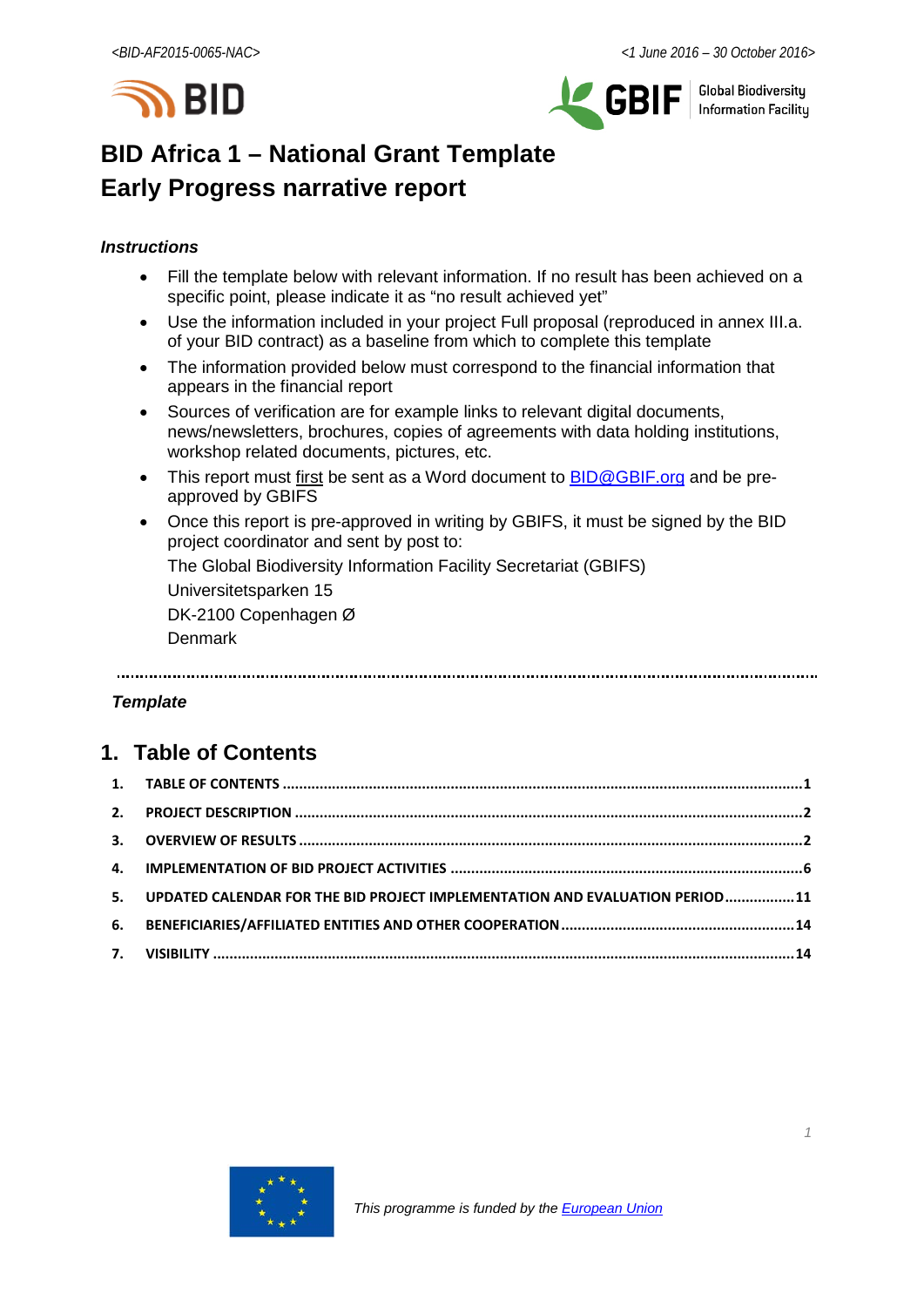

LE GBIF

# **2. Project Description**

- 2.1. **Project Coordinator: Institution/network/agency name:** Ganglo Cossi Jean, GBIF Node manager. Faculty of Agricultural Sciences. Benin
- **2.2.Main contact person and role:** Ganglo Cossi Jean, GBIF Node manager. Faculty of Agricultural Sciences. Benin
- **2.3.BID proposal identifier:** BID-AF2015-0065-NAC
- **2.4.Project title: Capacity building and biodiversity data mobilization to address health and food security priorities in Benin (West Africa)**
- **2.5.Start date and end date of the reporting period:** 01/06/16 30/11/16
- **2.6.Country in which the activities take place:** Benin

# <span id="page-1-0"></span>**3. Overview of results**

### **3.1.Executive summary**

*Give a short summary of the activities implemented and the outcomes of the project for the reporting period (no more than ½ page)*

We began our project's activities in June 2016 and received the first intallment of the project (5,985€) on 15 June 2016. We achieved some of the planned activities as follows:

We orgaized two workshops respectively on June and October 2016. The first one was to inform partners on the selected project and plan its activities; the second one was to capacitate partners on data mbilization, data formatting, data cleaning, and data publishing.

With partners, we achieved the lists of priority species of the project and published at least 11,478 occurrence data on agroforestry and medicinal plants on GBIF site.

| Expected milestones/activities                                                                                                            | Completed?<br>Yes/No | <b>Explanatory notes</b>                                                    | Sources of verification                                                                                                                  |
|-------------------------------------------------------------------------------------------------------------------------------------------|----------------------|-----------------------------------------------------------------------------|------------------------------------------------------------------------------------------------------------------------------------------|
| Completed capacity self-assessment<br>questionnaire for national biodiversity<br>information facilities<br>(www.gbif.org/resource/82277). | Yes                  | We received and<br>completed the<br>questionnaire on<br>request of BID team | <b>GBIFS</b>                                                                                                                             |
| At least three national data publishing<br>institutions are registered with GBIF.org<br>For registered data publishers see:               | Yes                  | Six data pubishers,<br>effectively published<br>their data on GBIF<br>site  | <b>GBIF Benin</b><br>(http://www.gbif.org/publisher/b2db85d5-<br>c5fe-4125-9e36-590a5f651829)<br>Université d'Abomey-Calavi, Faculté des |

#### **3.2.Progress against expected milestones:**

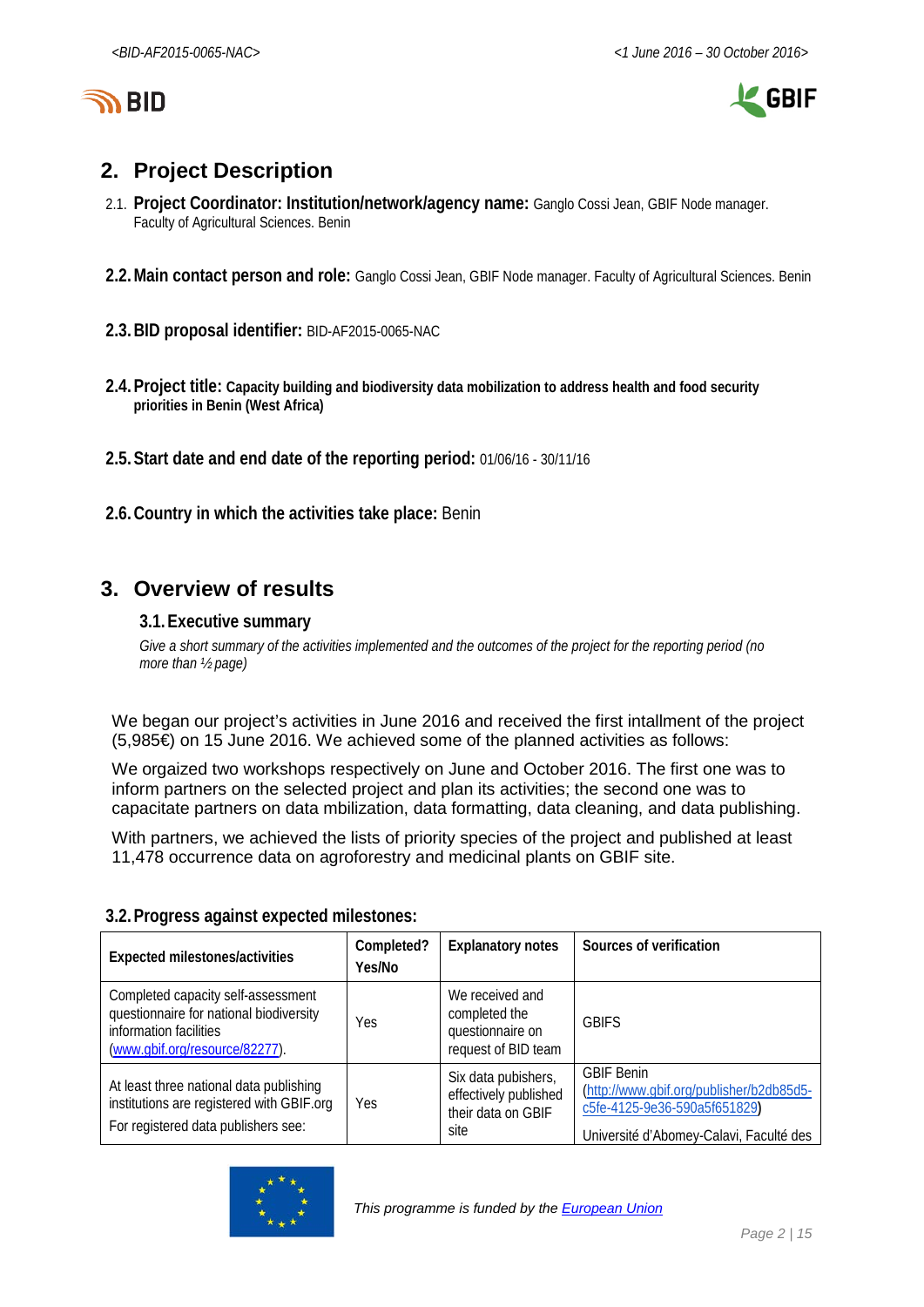



| http://www.gbif.org/publisher/search                                                                                                             |     |                                                                                                                                                                  | Sciences Agronomiques<br>(http://www.gbif.org/publisher/2afeb273-<br>cbbc-4fcf-a10f-7baf271b62c5)<br>Direction Générale des Eaux, Forêts et<br>Chasse<br>(http://www.gbif.org/publisher/616e379f-<br>90ed-4c21-9793-8e20f982e9d1)<br>Laboratoire d'Ecologie<br>Appliquée/Université d'Abomey-Calavi<br>(LEA/UAC)<br>(http://www.gbif.org/publisher/633602e8-<br>4c6f-4619-b433-c4968da3ed08)<br>Laboratory of Forest Sciences<br>(University of Abomey-Calavi)<br>(http://www.gbif.org/publisher/5ca9a113-<br>2397-4540-84b4-41114a1404ef)<br>Agence Privée d'Expertise et de<br>Conseils pour le Développement Inclusif<br>(APECDI)<br>(http://www.gbif.org/publisher/dfb951db-<br>f345-4e4b-a7e2-00da7efce5e7) |
|--------------------------------------------------------------------------------------------------------------------------------------------------|-----|------------------------------------------------------------------------------------------------------------------------------------------------------------------|------------------------------------------------------------------------------------------------------------------------------------------------------------------------------------------------------------------------------------------------------------------------------------------------------------------------------------------------------------------------------------------------------------------------------------------------------------------------------------------------------------------------------------------------------------------------------------------------------------------------------------------------------------------------------------------------------------------|
| At least one person from the project<br>team has completed the certification<br>process following the first BID Capacity<br>Enhancement workshop | Yes | We were two from<br>Benin (GBETOHO<br>Jaures and myself,<br><b>GANGLO Cossi</b><br>Jean)                                                                         | <b>GBIFS</b>                                                                                                                                                                                                                                                                                                                                                                                                                                                                                                                                                                                                                                                                                                     |
| Knowledge dissemination activities have<br>been scheduled following the first BID<br>Capacity Enhancement workshop                               | Yes | We achieved a<br>workshop from 12 to<br>13 october 2016 to<br>capacitate national<br>partners following<br>the capacities we<br>gained during Kigali<br>workshop | Report                                                                                                                                                                                                                                                                                                                                                                                                                                                                                                                                                                                                                                                                                                           |

## **3.3.Datasets published on GBIF.org**

*If the dataset is not yet published, please indicate the name of the institution that is expected to host the data when published in the column "DOI or URL/Planned hosting institution". Add as many rows as needed.*

| Dataset title                                                                                                                                                               | Publishing<br>institution                                                | DOI or URL/Planned hosting institution                               | Date/expected<br>date of<br>publication | Explanatory<br>notes |
|-----------------------------------------------------------------------------------------------------------------------------------------------------------------------------|--------------------------------------------------------------------------|----------------------------------------------------------------------|-----------------------------------------|----------------------|
| Census of the species<br>of medicinal plant of<br>Benin Data mobilized<br>in the framework of<br><b>BID National project</b><br>BID-AF2015-0065-<br>NAC and funded by<br>EU | Laboratory of Forest<br><b>Sciences (University</b><br>of Abomey-Calavi) | http://www.gbif.org/dataset/acca8633-d38a-4cd7-a6f8-<br>5a2d4e29832a | 22/08/2016                              | See the DOI          |
| Species from priority                                                                                                                                                       | Laboratory of Forest                                                     | http://www.gbif.org/dataset/c349aada-38d4-4602-99c1-                 | 29/09/2016                              | See the DOI          |

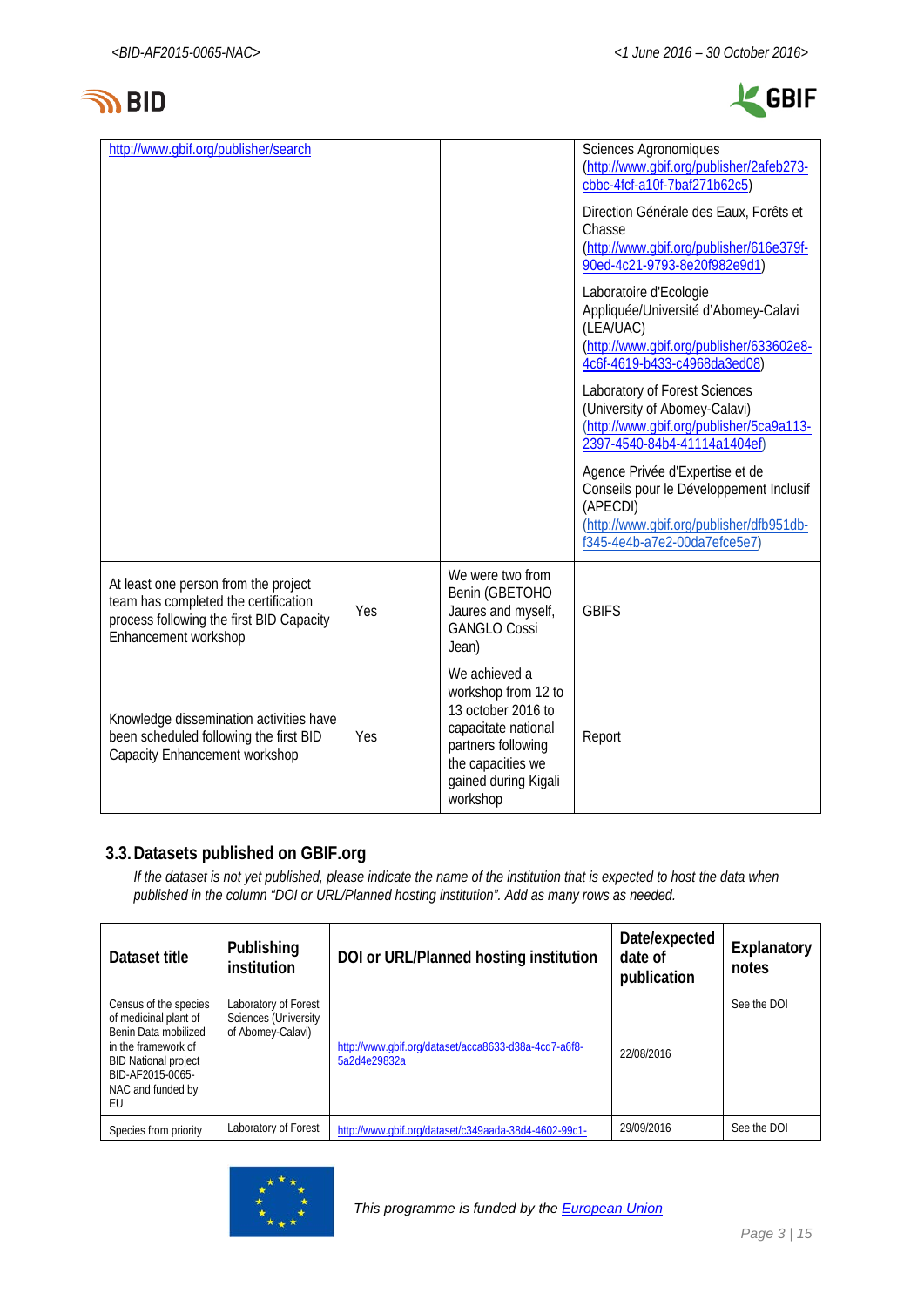



| families of some<br>medicinial species<br>found protected areas<br>and riparian land in<br>Sudano-quinean and<br>Sudanian<br>agroecological zones.<br>Data mobilized in the<br>framework of BID<br>National project BID-<br>AF2015-0065-NAC<br>and funded by EU | <b>Sciences (University</b><br>of Abomey-Calavi)                                  | 5939680ad9cb                                                         |            |             |
|-----------------------------------------------------------------------------------------------------------------------------------------------------------------------------------------------------------------------------------------------------------------|-----------------------------------------------------------------------------------|----------------------------------------------------------------------|------------|-------------|
| Agroforestry plant<br>species found in<br>protected areas and<br>riparian lands in<br>Sudano-guinean and<br>Sudanian<br>agroecological zones.<br>Data mobilized in the<br>framework of BID<br>National project BID-<br>AF2015-0065-NAC<br>and funded by EU      | Laboratory of Forest<br>Sciences (University<br>of Abomey-Calavi)                 | http://www.qbif.org/dataset/107c4e84-79a1-4e3f-b96b-<br>77d87d723628 | 29/09/2016 | See the DOI |
| Inventory of<br>Synsepalum<br>dulcificum Daniell in<br>south Benin. Data<br>mobilized in the<br>framework of BID<br>National project BID-<br>AF2015-0065-NAC<br>and funded by EU                                                                                | Laboratoire<br>d'Ecologie<br>Appliquée/Université<br>d'Abomey-Calavi<br>(LEA/UAC) | http://www.qbif.org/dataset/356e8538-d6c7-4935-9450-<br>821a68dea158 | 30/09/2016 | See the DOI |
| Répertoire des Forêts<br>sacrées dans les<br>Départements de<br>l'Ouémé t du Plateau.<br>Data mobilized in the<br>framework of BID<br>National project BID-<br>AF2015-0065-NAC<br>and funded by EU                                                              | Progamme des<br>Nations Unies pour<br>le Développement<br>(PNUD)                  | http://www.gbif.org/dataset/9e9aa5e4-3717-4212-94f0-<br>089e4a24f501 | 30/09/2016 | See the DOI |

### **3.4.Examples of use of biodiversity data available through GBIF**

*Use the table to document use or planned use of data available through GBIF as part of your project. Please provide the DOI for datasets published on GBIF or data downloaded from GBIF in the "Dataset" column. Briefly describe how the data have been used or are planned to be used in the "Data use" column (ca. 50 words). Provide the date or approximate time frame in months for the use or planned use in the "Date/time frame" column. Please provide links to any documents or webpages documenting the use in the "Sources of verification" column. Add as many rows as needed.*

| <b>Dataset</b>                                                                                                                          | Data user                               | Data use                                                  | Date/tim<br>e frame | Sources of<br>verificatio<br>n | <b>Notes</b>                                      |
|-----------------------------------------------------------------------------------------------------------------------------------------|-----------------------------------------|-----------------------------------------------------------|---------------------|--------------------------------|---------------------------------------------------|
| Census of medicinal plants of Benin.<br>Data mobilized in the framework of BID<br>National project BID-AF2015-0065-NAC<br>and funded by | Universit<br>v of<br>Abomey-<br>Calavi. | Achievemen<br>$\bullet$<br>∵of<br>distribution<br>maps of | 11/2016-<br>05/2018 | No result<br>achieved yet      | <b>Before</b><br>using the<br>data, we<br>have to |

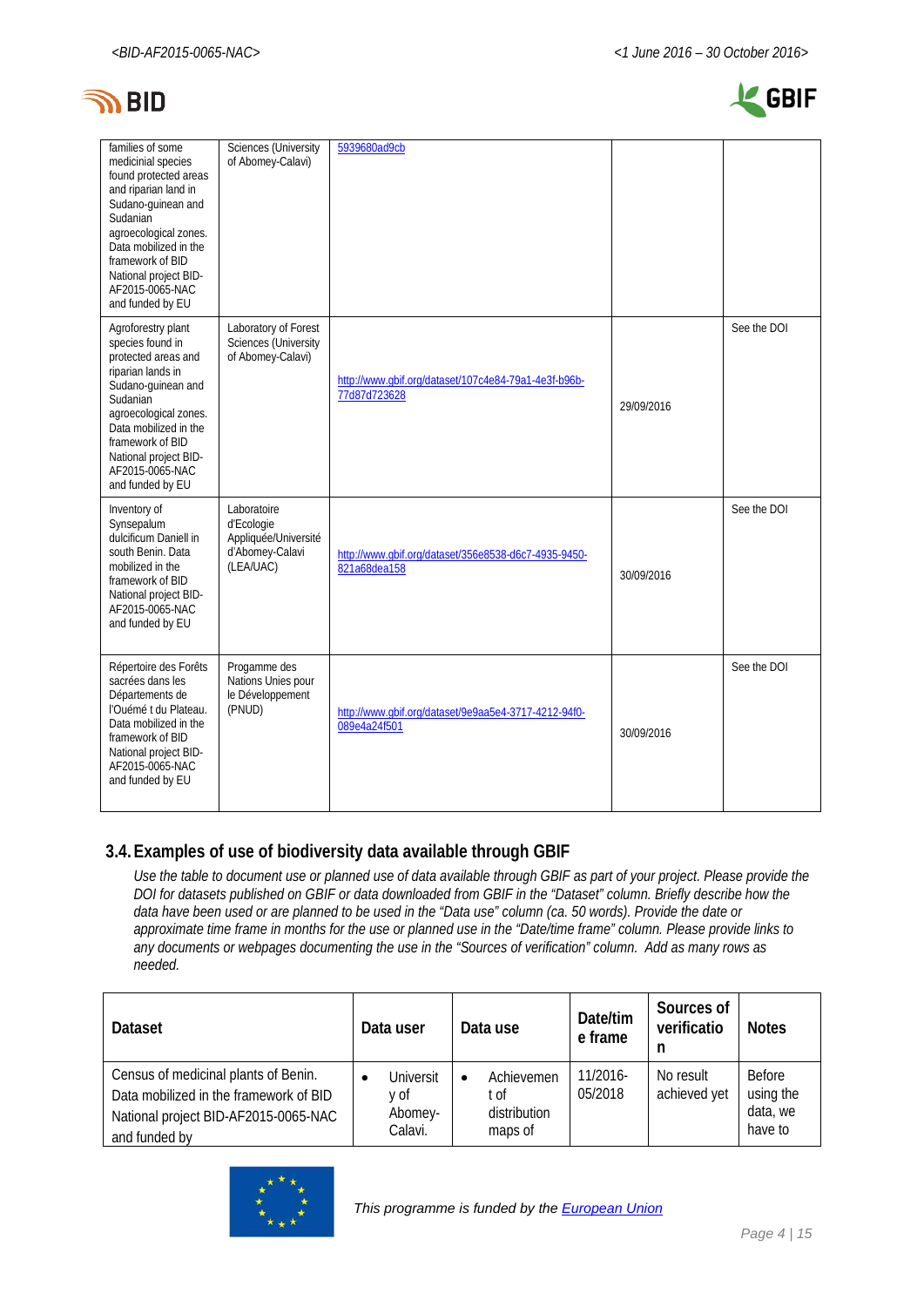



| protected areas and riparian lands in<br>Sudano-guinean and Sudanian<br>agroecological zones. Data mobilized in<br>the framework of BID National project<br>BID-AF2015-0065-NAC and funded by<br>EU<br>(http://www.gbif.org/dataset/c349aada-<br>38d4-4602-99c1-5939680ad9cb)<br>Agroforestry plant species found in<br>protected areas and riparian lands in<br>Sudano-guinean and Sudanian<br>agroecological zones. Data mobilized in<br>the framework of BID National project<br>BID-AF2015-0065-NAC and funded by<br>EU<br>(http://www.gbif.org/dataset/107c4e84-<br>79a1-4e3f-b96b-77d87d723628)<br>Inventory of Synsepalum dulcificum<br>Daniell in south Benin. Data mobilized in<br>the framework of BID National project<br>BID-AF2015-0065-NAC and funded by<br>EUInventory of Synsepalum dulcificum<br>Daniell in south Benin. Data mobilized in<br>the framework of BID National project<br>BID-AF2015-0065-NAC and funded by<br>EU<br>(http://www.qbif.org/dataset/356e8538-<br>d6c7-4935-9450-821a68dea158)<br>Répertoire des Forêts sacrées dans les<br>Départements de l'Ouémé t du Plateau.<br>Data mobilized in the framework of BID<br>National project BID-AF2015-0065-NAC<br>and funded by EU<br>(http://www.gbif.org/dataset/9e9aa5e4-<br>3717-4212-94f0-089e4a24f501)<br>Medicinal and agroforestry plants in<br>$\bullet$<br>the Natural semi-deciduous forest of<br>Pahou (South Benin)<br>Medicinal and agroforestry plants<br>٠<br>assessed in Lama Forest (South<br>and Center Benin) | , and<br>Trainings<br>in.<br>Forestry<br>Universit<br>y of<br>Agricultur<br>e of<br>Kétou<br>Universit<br>$\bullet$<br>y of<br>Parakou | change<br>Identification<br>$\bullet$<br>of efficient<br>strategies<br>and actions<br>to protect<br>and<br>conserve<br>renowned<br>malaria<br>healing<br>medicinal<br>plants and<br>agroforestry<br>plants<br>Evaluation<br>$\bullet$<br>of the<br>usefulness<br>of protected<br>areas as of<br>today and in<br>the future<br>and<br>suggestions<br>of possible<br>adjustments<br>Achievemen<br>$\bullet$<br>t of<br>communicati<br>ons and<br>outreach on<br>deliverables |  | My team is<br>actually<br>trying to<br>acquire<br>those<br>capacities<br>to use<br>efficiently<br>and<br>encourage<br>the use of<br>the data.<br>By next<br>reporting<br>period, we<br>will be able<br>to achieve<br>sound<br>results in<br>data use |
|-------------------------------------------------------------------------------------------------------------------------------------------------------------------------------------------------------------------------------------------------------------------------------------------------------------------------------------------------------------------------------------------------------------------------------------------------------------------------------------------------------------------------------------------------------------------------------------------------------------------------------------------------------------------------------------------------------------------------------------------------------------------------------------------------------------------------------------------------------------------------------------------------------------------------------------------------------------------------------------------------------------------------------------------------------------------------------------------------------------------------------------------------------------------------------------------------------------------------------------------------------------------------------------------------------------------------------------------------------------------------------------------------------------------------------------------------------------------------------------------------------------------|----------------------------------------------------------------------------------------------------------------------------------------|----------------------------------------------------------------------------------------------------------------------------------------------------------------------------------------------------------------------------------------------------------------------------------------------------------------------------------------------------------------------------------------------------------------------------------------------------------------------------|--|------------------------------------------------------------------------------------------------------------------------------------------------------------------------------------------------------------------------------------------------------|
| Other datasets to be published and<br>downloaded from GBIF site                                                                                                                                                                                                                                                                                                                                                                                                                                                                                                                                                                                                                                                                                                                                                                                                                                                                                                                                                                                                                                                                                                                                                                                                                                                                                                                                                                                                                                                   |                                                                                                                                        |                                                                                                                                                                                                                                                                                                                                                                                                                                                                            |  |                                                                                                                                                                                                                                                      |

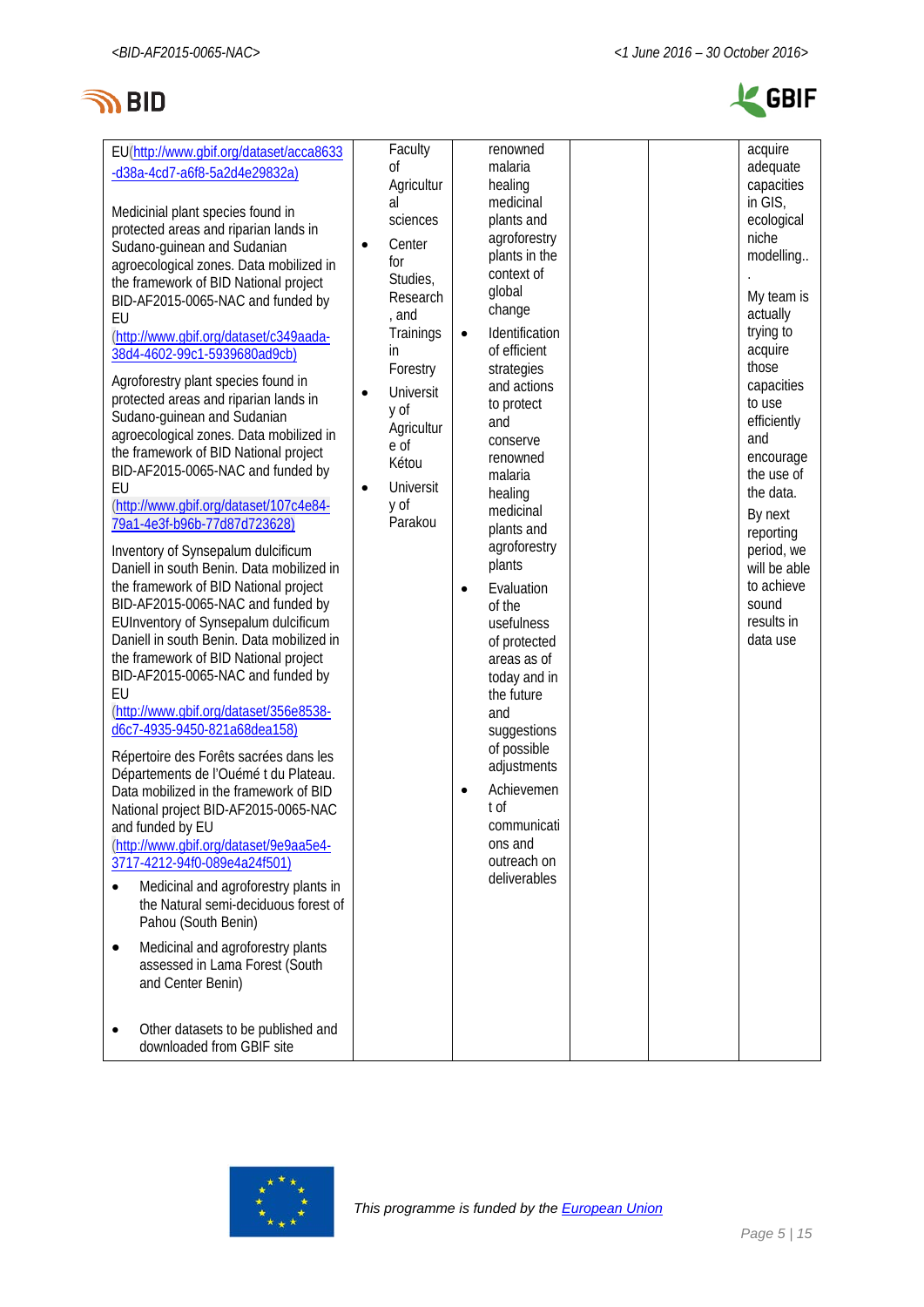



### **3.5.Events organized as part of the project**

*List all the events that have been organized as part of your project. Please provide links to any documents or webpages documenting the use in the "Sources of verification" column. Add as many rows as needed.*

| <b>Full title</b>                                                                                                      | Organizing<br>institution | <b>Dates</b>      | Number of<br>participants | Sources of<br>verification  |
|------------------------------------------------------------------------------------------------------------------------|---------------------------|-------------------|---------------------------|-----------------------------|
| Information and activity<br>planning meeting with<br>project partners                                                  | <b>GBIF Benin</b>         | 14/6/2016         | 19                        | Report (see<br>attachments) |
| Capacity building on<br>data types, data<br>mobilization, data<br>formatting, data<br>cleaning, and data<br>publishing | <b>GBIF Benin</b>         | $12 - 13/10/2016$ | 40                        | Report (see<br>attachments) |

# <span id="page-5-0"></span>**4. Implementation of BID project activities**

*Refer to section 2.2 "Deliverables, activities and reporting criteria" in your BID full proposal. Provide updates on each of the activities using the reporting criteria and other sources of verification as appropriate. Sources of verification are for example links to relevant digital document, news, newsletter, brochures, copies of agreements with data holding institutions, workshop related documents, pictures, etc.*

### **4.1.Goal 1: Establish or strengten national biodiversity information facility**

*Activity 1 name:* Achievement of the list of priority species

**Description of any implementation during the reporting period**

The lists of priority agroforestry and medicinal plants are achieved in agreement with national partners

**Sources of verification**

Report (see attachments)

*Activity 2 name:* Achievement of workshops at national level

#### **Description of any implementation during the reporting period**

Two workshops were achieved:

• The first one took place on 14 June 2016 with the aim of informing project partners on the project selected and plan its activities

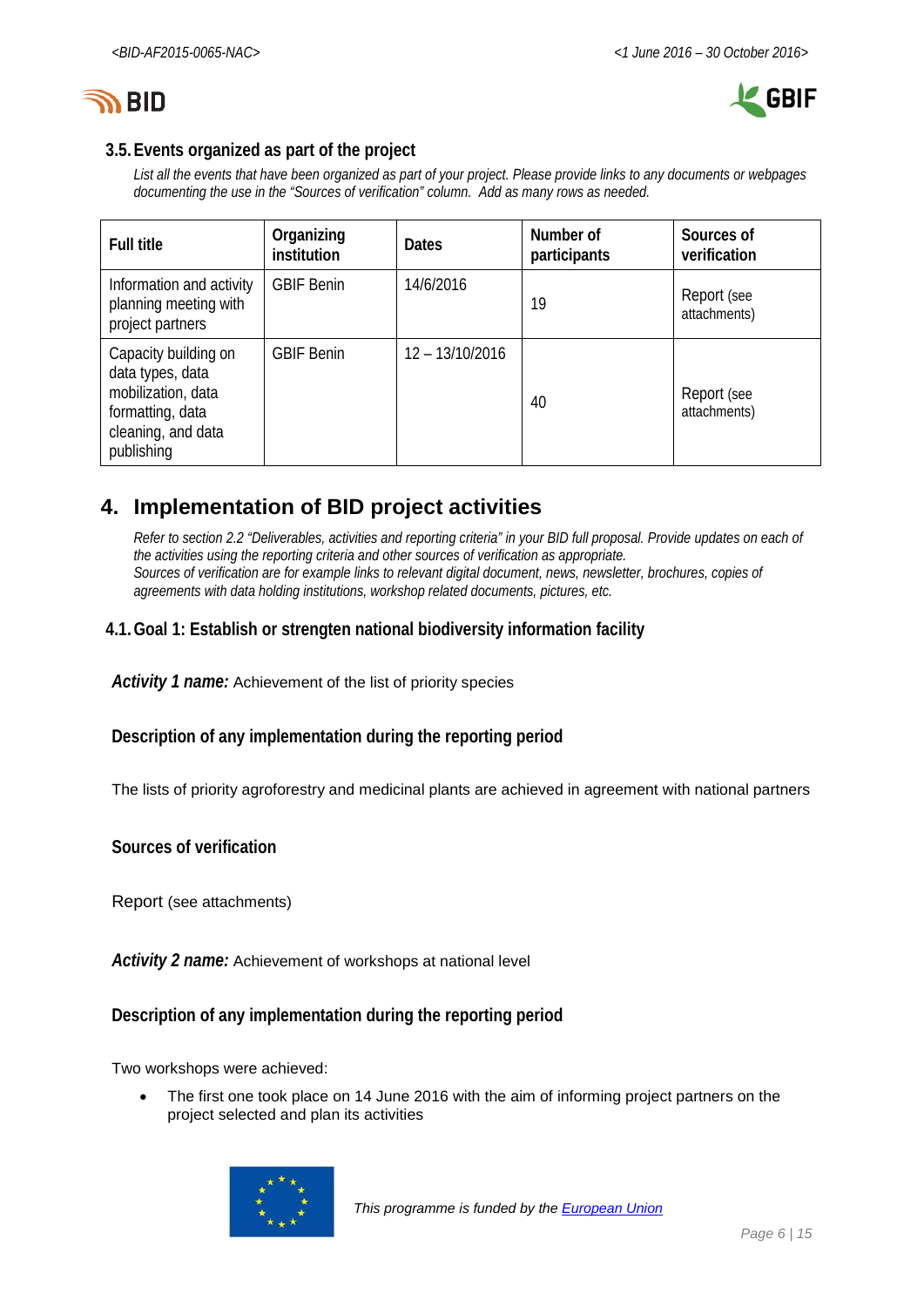



• The second workshop took place on 12 and 13 October to capacitate data providers from different institutions on data types, data mobilization, data formatting, data cleaning, and data publishing

#### **Sources of verification**

Reports (see attachments)

*Activity 3 name*: Digitization of data in overseas institutions

#### **Description of any implementation during the reporting period**

No result achieved yet. Indeed, to obtain effeciient results, the implementation of the activity needs to be reorganized. In that purpose, I met with Eric Chenin of GBIF France and André Heughebaert of GBIF Belgium during GB23 in Brasilia. We agreed on the fact that to be cost efficient in that activity, imaged specimen in France, Belgium, and Netherlands will be prepared and sent to the consortium partners in Africa for digitization in the respective countries of the consortium. So by next reporting period, we will be able to show concrete results.

#### **Sources of verification**

no result achieved yet

**4.2.Goal 2: Increase available biodiversity data, within and beyond the grant period**

*Activity 1 name:* Enhancing data mobilization at national level

#### **Description of any implementation during the reporting period**

Financial and technical assistance were given to partners to assist them publishing their data. At least, 11,478 georeferenced data were published on GBIF portal during the period of activities. Please, see below the links to the datasets published.

#### **Sources of verification**

<http://www.gbif.org/dataset/acca8633-d38a-4cd7-a6f8-5a2d4e29832a> <http://www.gbif.org/dataset/c349aada-38d4-4602-99c1-5939680ad9cb> <http://www.gbif.org/dataset/107c4e84-79a1-4e3f-b96b-77d87d723628> <http://www.gbif.org/dataset/356e8538-d6c7-4935-9450-821a68dea158> <http://www.gbif.org/dataset/9e9aa5e4-3717-4212-94f0-089e4a24f501>

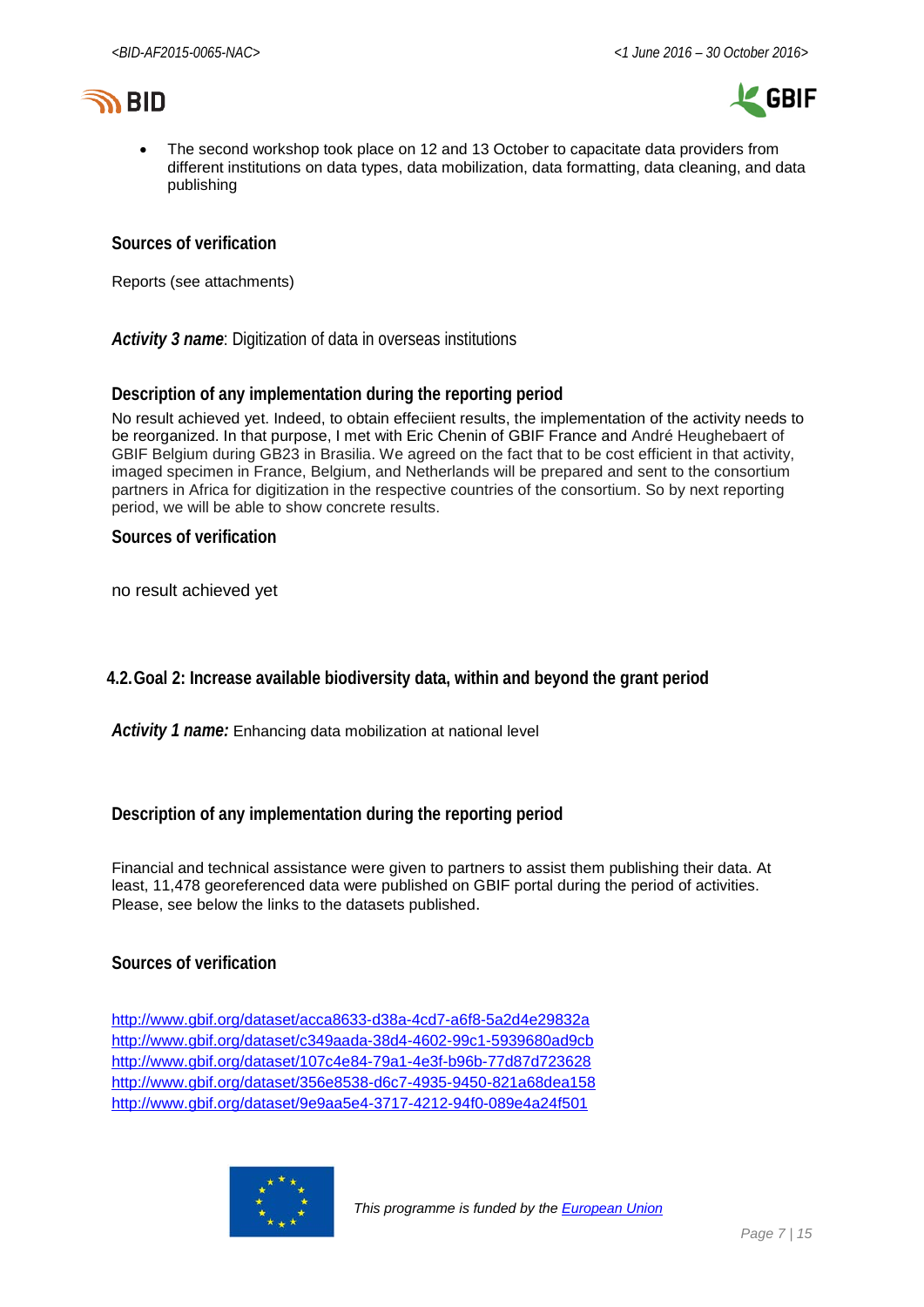



*Activity 2 name:* Publishing data mobilized at national level

#### **Description of any implementation during the reporting period**

At least, 11,478 georeferenced data were published on GBIF portal during the period of activities. Please, see below the links to the datasets published.

#### **Sources of verification**

<http://www.gbif.org/dataset/acca8633-d38a-4cd7-a6f8-5a2d4e29832a> <http://www.gbif.org/dataset/c349aada-38d4-4602-99c1-5939680ad9cb> <http://www.gbif.org/dataset/107c4e84-79a1-4e3f-b96b-77d87d723628> <http://www.gbif.org/dataset/356e8538-d6c7-4935-9450-821a68dea158> <http://www.gbif.org/dataset/9e9aa5e4-3717-4212-94f0-089e4a24f501>

*Activity 3 name:* Publishing data mobilized in overseas institutions

#### **Description of any implementation during the reporting period**

No result achieved yet. Indeed, to obtain effeciient results, the implementation of the activity needs to be reorganized. In that purpose, I met with Eric Chenin of GBIF France and André Heughebaert of GBIF Belgium during GB23 in Brasilia. We agreed on the fact that to be cost efficient in that activity, imaged specimen in France, Belgium, and Netherlands will be prepared and sent to the consortium partners in Africa for digitization in the respective countries of the consortium. So by next reporting period, we will be able to show concrete results.

**Sources of verification**

No result achieved yet

*Activity 4 name:* Achievement and publishing of checklist of renowned multipurpose agroforestry plant species

**Description of any implementation during the reporting period**

No result achieved yet. Indeed, we need to advance more in data publishing before achieving reliable checklist on multipurpose agroforestry plant species

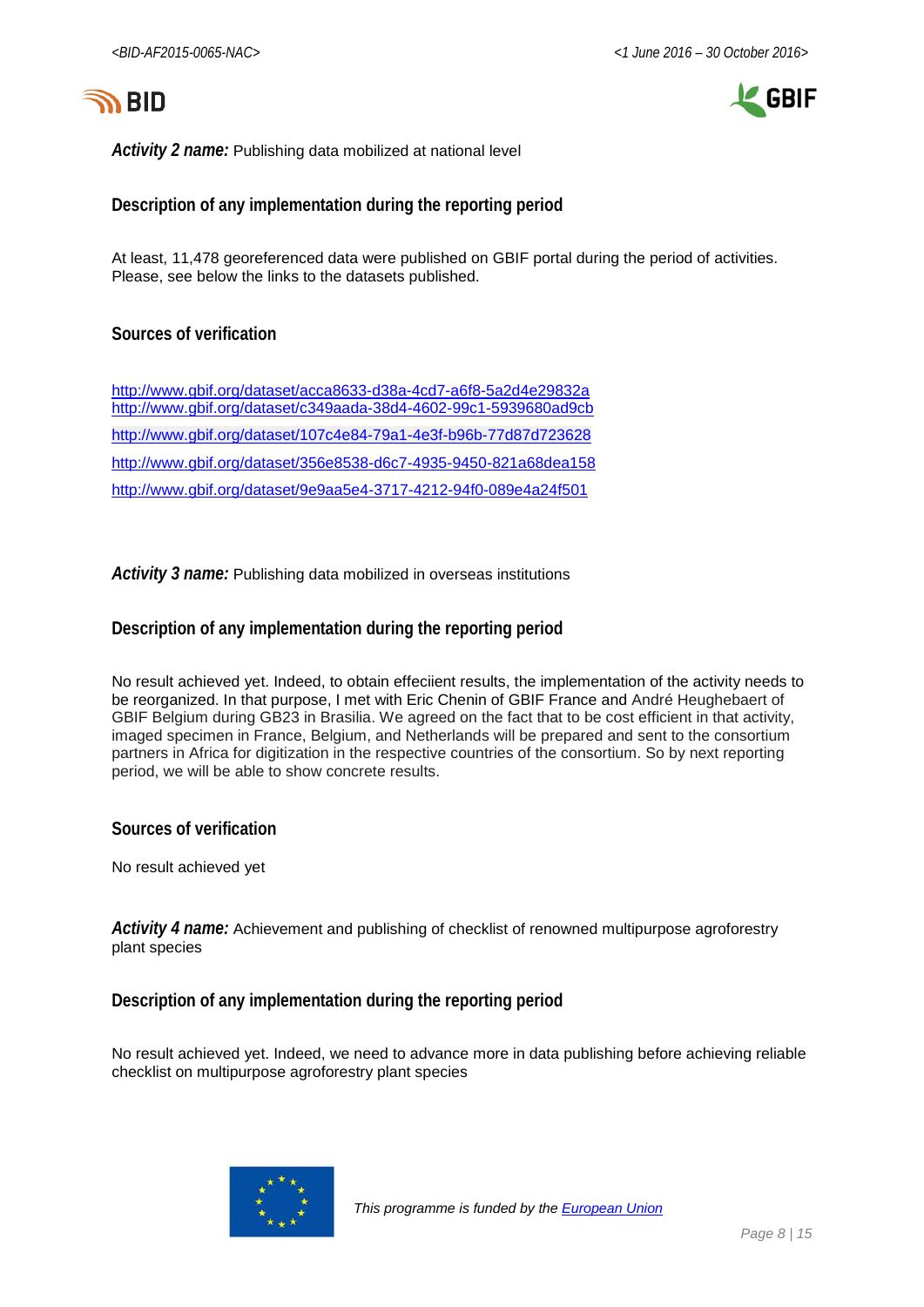



### **Sources of verification**

No result achieved yet

*Activity 5 name:* Achievement and publishing of checklist of renowned medicinal plants

### **Description of any implementation during the reporting period**

No result achieved yet. Indeed, we need to advance more in data publishing before achieving reliable checklist on renowned medicinal plants

#### **Sources of verification**

No result achieved yet

#### **4.3. Goal 3: Apply biodiversity data in response to national priorities**

Activity 1 name: Achievement of distribution maps of the species in the context of global change

#### **Description of any implementation during the reporting period**

No result achieved yet. Indeed, we need to acquire relevant capacities in GIS and niche modelling before achieving that activity. My team is actually doing its best to have such capacities so that by next reporting period we will advance in achieving the activity.

**Sources of verification**

No result achieved yet

*Activity 2 name:* Identification of efficient strategies and actions to protect and conserve targeted species

#### **Description of any implementation during the reporting period**

No result achieved yet. Indeed, the achievement of that activity depends on the completion of the first one of Goal 3. By next reporting period we will advance in achieving the activity.

**Sources of verification**

No result achieved yet

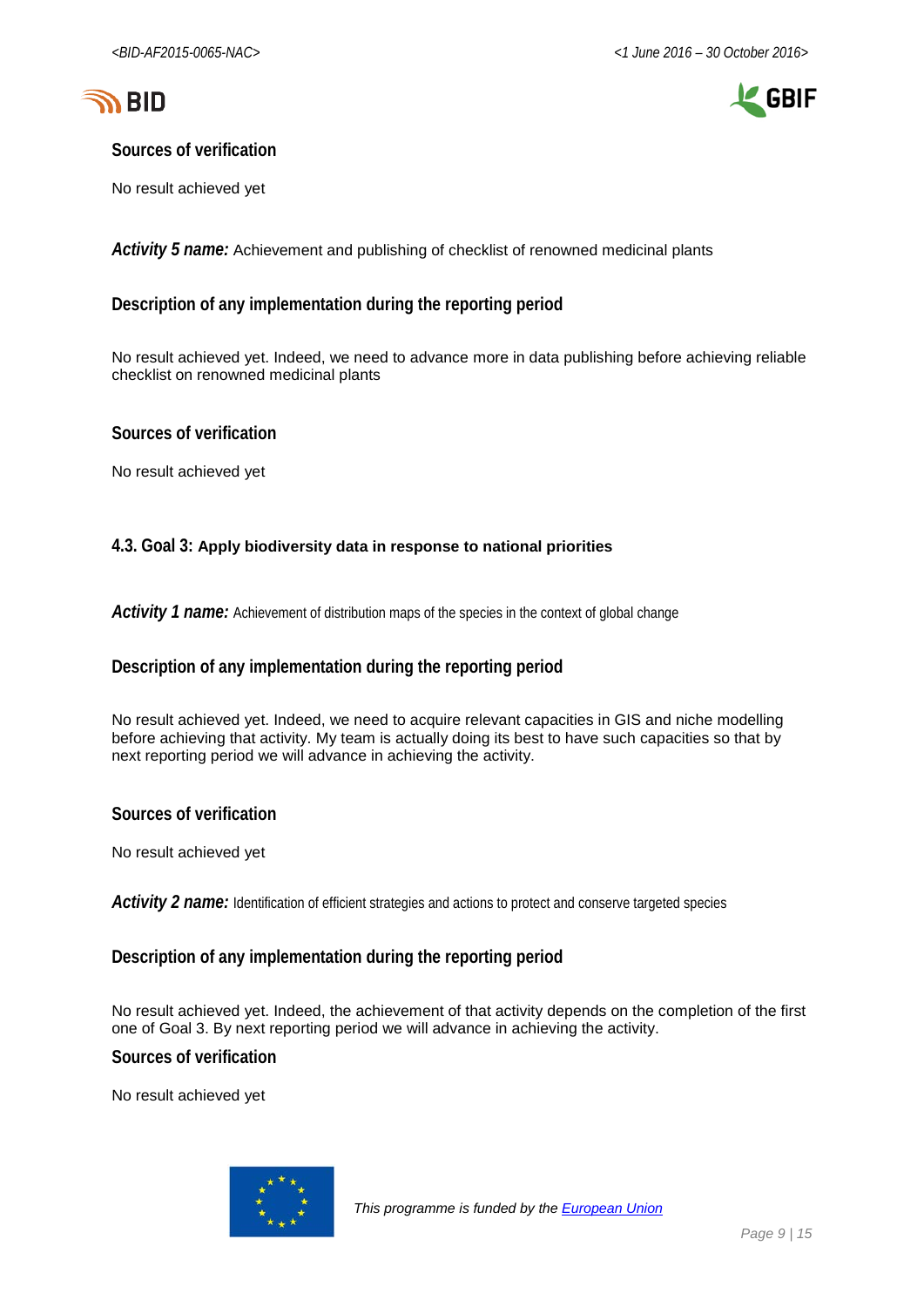



Activity 3 name: Evaluation of the usefulness of protected areas as of today and in the future and suggestions of possible adjustments

### **Description of any implementation during the reporting period**

No result achieved yet. Indeed, the achievement of that activity depends on the completion of the first one of Goal 3. By next reporting period we will advance in achieving the activity.

**Sources of verification**

No result achieved yet

*Activity 4 name:* Achievement of communications and outreach on deliverables

#### **Description of any implementation during the reporting period**

No result achieved yet. Indeed, the achievement of that activity depends on the completion of the first three ones of Goal 3. By next reporting period we will advance in achieving the activity.

**Sources of verification**

No result achieved yet

*Activity 5 name:* broadcast deliverables through communications and outreach via diverse media

#### **Description of any implementation during the reporting period**

No result achieved yet. Indeed, the achievement of that activity depends on the completion of the first four ones of Goal 3. By next reporting period we will advance in achieving the activity.

#### **Sources of verification**

No result achieved yet

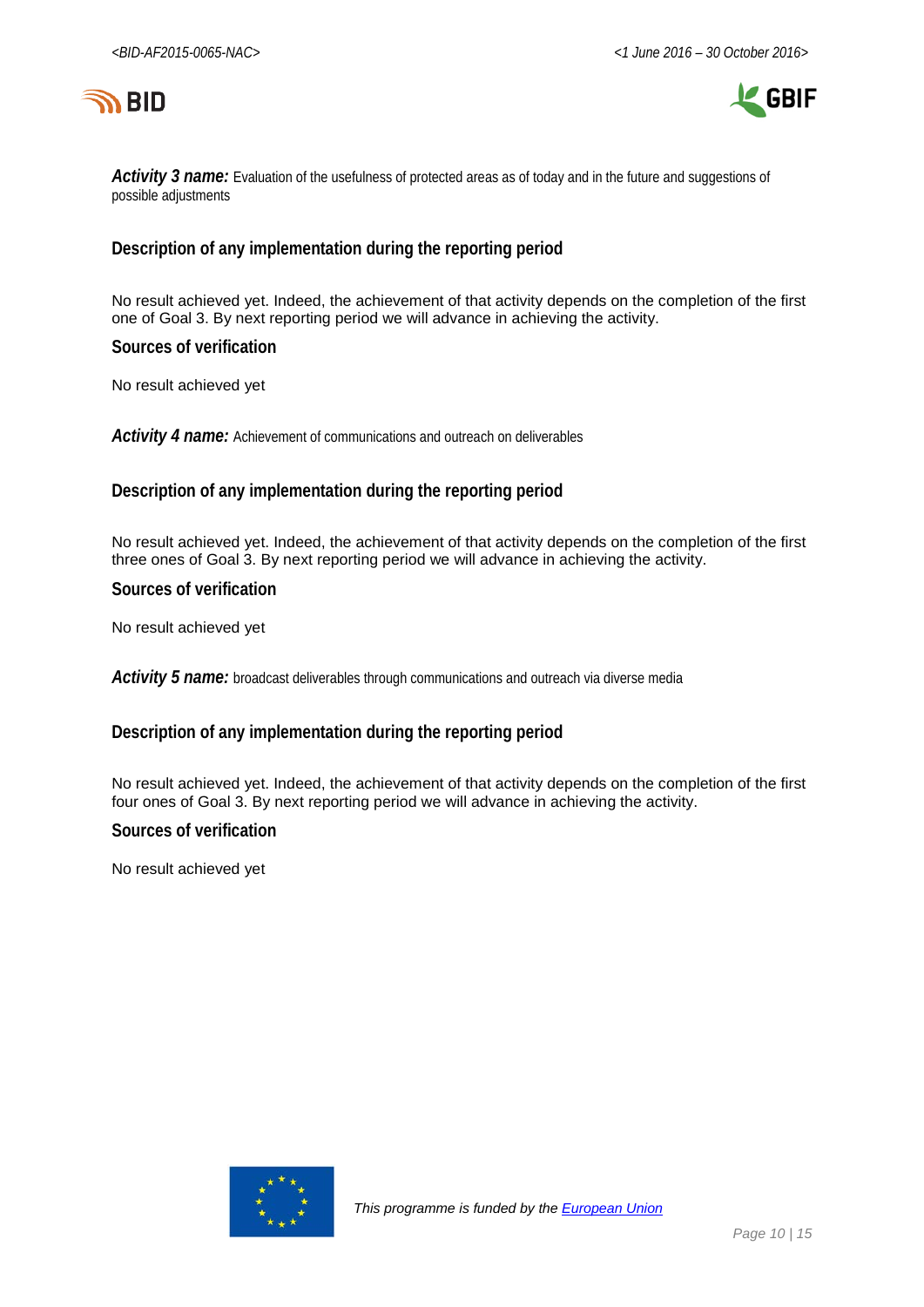



# **5. Updated calendar for the BID project implementation and evaluation period**

*The calendar should be completed in the same way as in the Full Project Proposal, but should include any expected changes. Provide reasons for any expected changes in section 5.1 'Explanatory Notes'.*

<span id="page-10-0"></span>

| Implementation period (maximum 24 months, starting 1 June 2016 at the earliest)                |   |                |                |                |                         |              |                |              |                |                 |                         |          |                  |              |   |             |                         |              |                         |                         |             |         |                         |                         |              |
|------------------------------------------------------------------------------------------------|---|----------------|----------------|----------------|-------------------------|--------------|----------------|--------------|----------------|-----------------|-------------------------|----------|------------------|--------------|---|-------------|-------------------------|--------------|-------------------------|-------------------------|-------------|---------|-------------------------|-------------------------|--------------|
| Implementation period start date and end date<br>(01/06/16 to 31/05/18)                        |   |                |                |                |                         |              |                |              |                |                 |                         |          |                  |              |   |             |                         |              |                         |                         |             |         |                         |                         |              |
| <b>Activity</b>                                                                                |   | $\overline{2}$ | $\mathfrak{Z}$ | $\overline{4}$ | 5                       | 6            | $\overline{7}$ | 8            | $\overline{9}$ | 10 <sup>°</sup> | 11                      |          |                  | $12$ 13 14   |   | 15 16 17 18 |                         |              |                         | $19 \mid 20 \mid 21$    |             | 22      | 23                      | 24                      | <b>Notes</b> |
| BID Capacity Enhancement workshop 1                                                            |   |                | Χ              | $\sf X$        |                         |              |                |              |                |                 |                         |          |                  |              |   |             |                         |              |                         |                         |             |         |                         |                         |              |
| 6-month progress analysis                                                                      |   |                |                |                |                         | Χ            |                |              |                |                 |                         |          |                  |              |   |             |                         |              |                         |                         |             |         |                         |                         |              |
| Mid-term evaluation & reporting                                                                |   |                |                |                |                         |              |                |              |                |                 | X                       | $\sf X$  |                  |              |   |             |                         |              |                         |                         |             |         |                         |                         |              |
| Achievement of the list of priority species                                                    | X | $\sf X$        |                |                |                         |              |                |              |                |                 |                         |          |                  |              |   |             |                         |              |                         |                         |             |         |                         |                         |              |
| Achievement of workshops at national level                                                     |   |                |                |                | $\overline{\mathsf{X}}$ |              |                |              |                |                 | $\overline{\mathsf{X}}$ |          |                  |              |   |             | $\overline{\mathsf{X}}$ |              |                         |                         |             |         | $\overline{\mathsf{X}}$ |                         |              |
| Digitization of data in overseas institutions                                                  |   |                |                |                |                         |              |                |              | X              | X               | X                       |          |                  |              |   |             |                         |              |                         |                         |             |         |                         |                         |              |
| Enhancing data mobilization at national level                                                  |   | Χ              | X              | $\sf X$        | X                       | $\mathsf{X}$ | $\sf X$        | $\mathsf X$  | $\sf X$        | $\sf X$         | $\sf X$                 | $\chi$   | X                | $\chi$       | X | $\chi$      | $\sf X$                 | $\chi$       | $\mathsf X$             | $\mathsf X$             | $\mathsf X$ | $\chi$  | X                       | $\mathsf{X}$            |              |
| Publishing data mobilized at national level                                                    |   | X              | X              | X              | X                       | X            | X              | X            | X              | $\sf X$         | $\sf X$                 | X        | X                | $\sf X$      | X | $\sf X$     | $\sf X$                 | $\mathsf X$  | Χ                       | $\chi$                  | $\mathsf X$ | $\sf X$ | $\mathsf X$             | $\sf X$                 |              |
| Publishing data mobilized in overseas institutions                                             |   |                |                |                |                         |              |                |              |                |                 | X                       | <b>X</b> | X                | X            | X | X           | X                       | X            | $\overline{\mathsf{X}}$ | $\overline{\mathsf{X}}$ | X           | X       | $\overline{\mathsf{X}}$ | $\overline{\mathsf{X}}$ |              |
| Achievement and publishing of checklist of renowned<br>multipurpose agroforestry plant species |   |                |                |                |                         |              |                | $\mathsf{X}$ | X              | $\chi$          | X                       |          | $X$ $X$          | $\mathsf{X}$ | X | $\chi$      | X                       | $\mathsf{X}$ | $\mathsf{X}% _{0}$      | $\sf X$                 | $\mathsf X$ | $\sf X$ | $\mathsf X$             | $\chi$                  |              |
| Achievement and publishing of checklist of renowned<br>medicinal plants                        |   |                |                |                |                         |              |                | X            | X              | $\chi$          | X                       |          | $X$ $X$          | $\sf X$      | X | X           | X                       | $\sf X$      | $\sf X$                 | $\chi$                  | $\sf X$     | $\sf X$ | X                       | $\times$                |              |
| Achievement of distribution maps of the species in the<br>context of global change             |   |                |                |                |                         |              | X              | <b>X</b>     | X              | X               | X                       |          | <mark>X</mark> X | X            | X | X           | X                       | X            | X                       | X                       | X           | X       | X                       |                         |              |
| Identification of efficient strategies and actions to protect                                  |   |                |                |                |                         |              |                | X            | X              | X               | X                       | <b>X</b> | X                | X            | X | X           | X                       | X            | $\overline{\mathsf{X}}$ | $\overline{\mathsf{X}}$ | X           | X       | $\overline{\mathsf{X}}$ |                         |              |

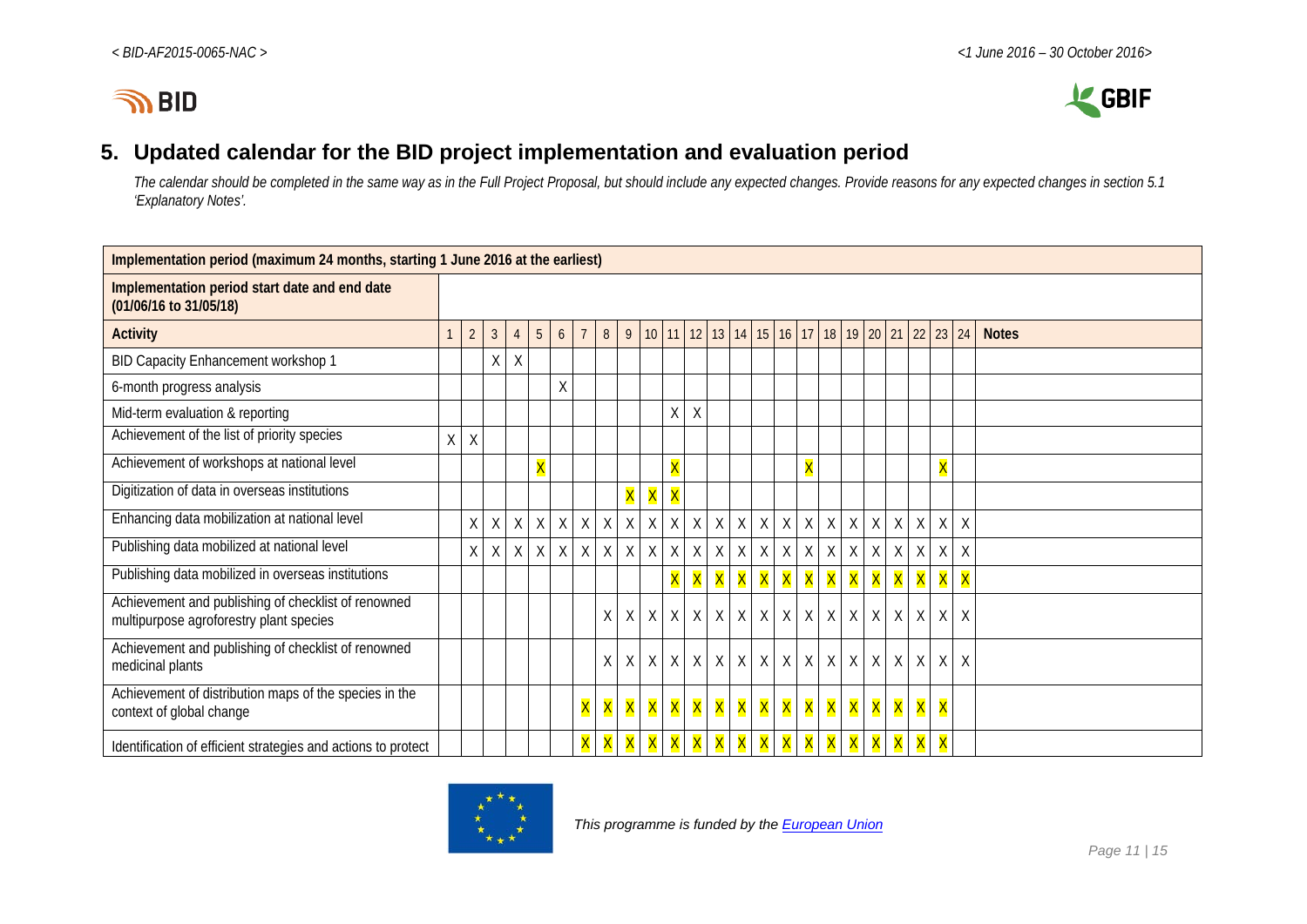| <b>BID</b>                                                                                                                  |         |                |                |                |                |                           |                           |   |   |                    |         |   |   |   |                  |   |   |   |   |   |                    |                         | <b>GBIF</b> |
|-----------------------------------------------------------------------------------------------------------------------------|---------|----------------|----------------|----------------|----------------|---------------------------|---------------------------|---|---|--------------------|---------|---|---|---|------------------|---|---|---|---|---|--------------------|-------------------------|-------------|
| and conserve targeted species                                                                                               |         |                |                |                |                |                           |                           |   |   |                    |         |   |   |   |                  |   |   |   |   |   |                    |                         |             |
| Evaluation of the usefulness of protected areas as of<br>today and in the future and suggestions of possible<br>adjustments |         |                |                |                |                | X                         | <b>X</b>                  |   |   | <mark>X</mark> X X | X       | X | X |   | <mark>X</mark> X | X | X | X | X |   | <mark>X X X</mark> |                         |             |
| Achievement of communications and outreach on<br>deliverables                                                               |         |                |                |                |                | X                         | X                         | X | X | X                  | X       | X | X | X | X                | X | X | X | X | X | <b>X</b>           | X                       |             |
| broadcast deliverables through communications and<br>outreach via diverse media                                             |         |                |                |                |                | $\overline{\mathsf{x}}$ . | $\overline{\mathsf{X}}$ . |   |   |                    | X X X X | X | X | X | X                | X | X | X | X |   | X X                | $\overline{\mathsf{X}}$ |             |
| Evaluation period (maximum 6 months, ending 31 December 2018 at the latest)                                                 |         |                |                |                |                |                           |                           |   |   |                    |         |   |   |   |                  |   |   |   |   |   |                    |                         |             |
| Evaluation period start date and end date (01/06/18<br>to 31/12/18)                                                         |         |                |                |                |                |                           |                           |   |   |                    |         |   |   |   |                  |   |   |   |   |   |                    |                         |             |
| <b>Activity</b>                                                                                                             |         | 2 <sup>1</sup> | 3 <sup>1</sup> | $\overline{4}$ | 5 <sup>5</sup> | 6 Notes                   |                           |   |   |                    |         |   |   |   |                  |   |   |   |   |   |                    |                         |             |
| Final financial and narrative reporting                                                                                     |         | X              | $\sf X$        |                |                |                           |                           |   |   |                    |         |   |   |   |                  |   |   |   |   |   |                    |                         |             |
| Achievement of the list of priority species                                                                                 | $\sf X$ |                |                |                |                |                           |                           |   |   |                    |         |   |   |   |                  |   |   |   |   |   |                    |                         |             |
| Achievement of workshops at national level                                                                                  |         | $\sf X$        |                |                |                |                           |                           |   |   |                    |         |   |   |   |                  |   |   |   |   |   |                    |                         |             |
| Digitization of data in overseas institutions                                                                               |         | $\sf X$        |                |                |                |                           |                           |   |   |                    |         |   |   |   |                  |   |   |   |   |   |                    |                         |             |
| Enhancing data mobilization at national level                                                                               |         |                | $\sf X$        |                |                |                           |                           |   |   |                    |         |   |   |   |                  |   |   |   |   |   |                    |                         |             |
| Publishing data mobilized at national level                                                                                 |         |                | $\sf X$        |                |                |                           |                           |   |   |                    |         |   |   |   |                  |   |   |   |   |   |                    |                         |             |
| Publishing data mobilized in overseas institutions                                                                          |         |                | $\sf X$        |                |                |                           |                           |   |   |                    |         |   |   |   |                  |   |   |   |   |   |                    |                         |             |
| Achievement and publishing of checklist of renowned<br>multipurpose agroforestry plant species                              |         |                |                | X              |                |                           |                           |   |   |                    |         |   |   |   |                  |   |   |   |   |   |                    |                         |             |
| Achievement and publishing of checklist of renowned<br>medicinal plants                                                     |         |                |                | $\mathsf X$    |                |                           |                           |   |   |                    |         |   |   |   |                  |   |   |   |   |   |                    |                         |             |
| Achievement of distribution maps of the species in the<br>context of global change                                          |         |                |                | Χ              |                |                           |                           |   |   |                    |         |   |   |   |                  |   |   |   |   |   |                    |                         |             |
| Identification of efficient strategies and actions to protect                                                               |         |                |                | $\mathsf X$    |                |                           |                           |   |   |                    |         |   |   |   |                  |   |   |   |   |   |                    |                         |             |

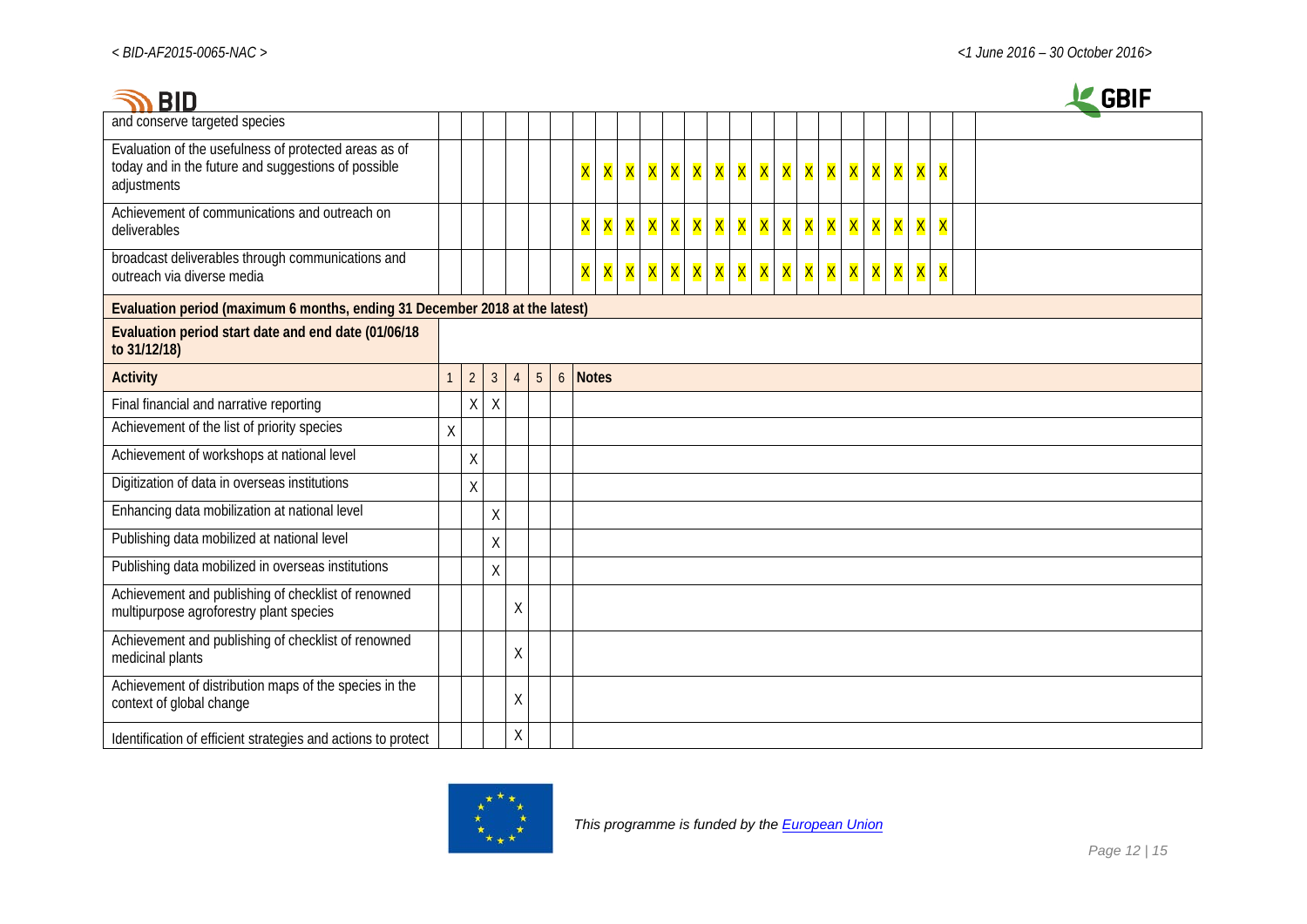| <b>BID</b>                                                                                                                  |    |           | <b>GBIF</b> |
|-----------------------------------------------------------------------------------------------------------------------------|----|-----------|-------------|
| and conserve targeted species                                                                                               |    |           |             |
| Evaluation of the usefulness of protected areas as of<br>today and in the future and suggestions of possible<br>adjustments | X. |           |             |
| Achievement of communications and outreach on<br>deliverables                                                               |    |           |             |
| broadcast deliverables through communications and<br>outreach on TVs                                                        |    | $\Lambda$ |             |

### **5.1.Explanatory notes:**

#### **NB: The highlighted planning periods are those modified**

The activity "Achievement of workshops at national level" was initially planned for the 3rd, the 9th, the 15th, and the 21st months of the project. We achieved the first workshop only at the 5th month of the project because we were waiting to be capacitated first during the Kigali course which took place last August. The coming two workshops will take place every 6 months and the last one at the 23rd month of the project. We will therefore be efficient in capacitating our national partners during the workshops.

The activity "Digitization of data in overseas institutions" which was initially planned for months 6-8 of the project is actually postponed to months 9-11 to allow time to clearly agree on the scenario of that activity. In that purpose, I met with Eric Chenin of GBIF France and André Heughebaert of GBIF Belgium during GB23 in Brasilia. We agreed on the fact that, to be cost effective in that activity, imaged specimens in France, Belgium, and Netherlands will be prepared and sent to the consortium partners in Africa for digitization in the respective countries of the consortium. So by next reporting period, we will be able to show concrete results

The activities "Identification of efficient strategies and actions to protect and conserve targeted species", "Evaluation of the usefulness of protected areas as of today and in the future and suggestions of possible adjustments", "Achievement of communications and outreach on deliverables", and "broadcast deliverables through communications and outreach via diverse media" are delayed and will begin from month 7. Indeed, we need to acquire relevant capacities in GIS and niche modelling before achieving those activities. My team is actually doing its best to have such capacities so that by next reporting period we will advance in achieving those activities.

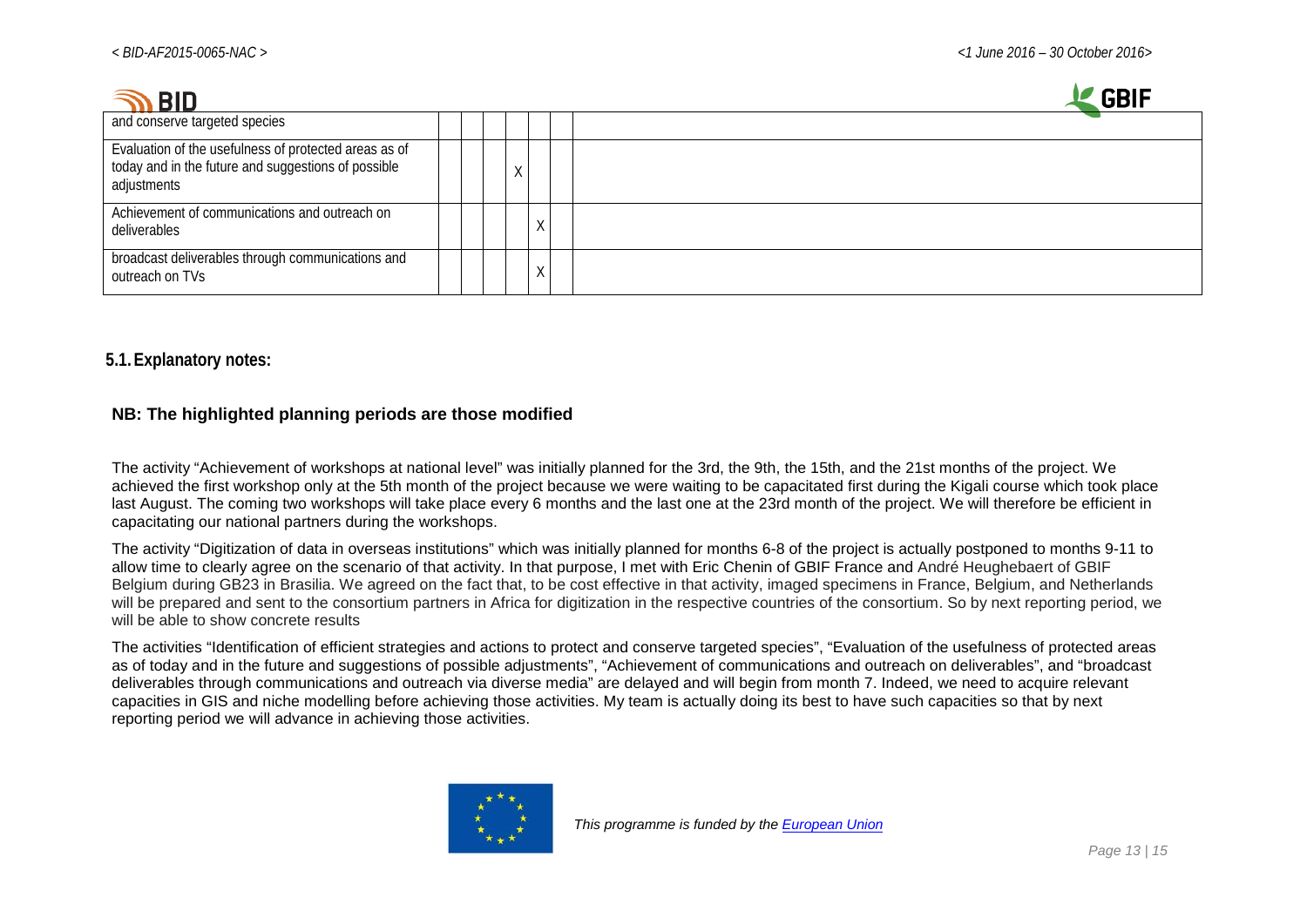



# <span id="page-13-0"></span>**6. Beneficiaries/affiliated entities and other cooperation**

#### **6.1.Relationship with project partners**

*Please describe the relationship between your project coordinating team/institution and your project partners, and with any other organisations involved in implementing your BID project.*

All the project partners are always invited to particpate to our workshops. They usually participate unless they are on travel. They are also contributing data as promised. Other laboratories of our Universities are also more and more involved in the project and they also promise to mobilize data.

#### **6.2.Links to other projects and actions**

*Where applicable, outline any links and synergies you have developed with other actions, e.g. GBIF nodes, other BID funded projects, etc. If your organization has received previous grants in view of strengthening the same target group, to what extent has your BID project been able to build upon/complement the previous project(s) ?*

As GBIF Benin node manager, I am in close contact with the three coordinators of BID small grant projects to assist them in attaining their objectives. In that purpose, I invited them and they all attended the workshop I organized on 12<sup>th</sup> and 13<sup>th</sup> October 2016 on capacity building on data types, data mobilization, data formatting, data cleaning, and data publishing.

# <span id="page-13-1"></span>**7. Visibility**

*Please refer to th[e BID guidelines.](http://bid.gbif.org/en/community/communication-guidelines/)*

#### **7.1.Visibility of the BID project**

*How is the visibility of your BID project being ensured?*

### **Short summary**

All the datasets published on GBIF site, cited the BID project and its funder (European Union). On the banner of the workshop of October, the logos of EU and GBIF were put in good place.

#### **Sources of verification**

#### Workshop report

<http://www.gbif.org/dataset/acca8633-d38a-4cd7-a6f8-5a2d4e29832a> <http://www.gbif.org/dataset/c349aada-38d4-4602-99c1-5939680ad9cb>

<http://www.gbif.org/dataset/107c4e84-79a1-4e3f-b96b-77d87d723628> <http://www.gbif.org/dataset/356e8538-d6c7-4935-9450-821a68dea158>

<http://www.gbif.org/dataset/9e9aa5e4-3717-4212-94f0-089e4a24f501>

#### **7.2.Visibility of the EU contribution**

*How is the visibility of the EU contribution being ensured within your project implementation?*